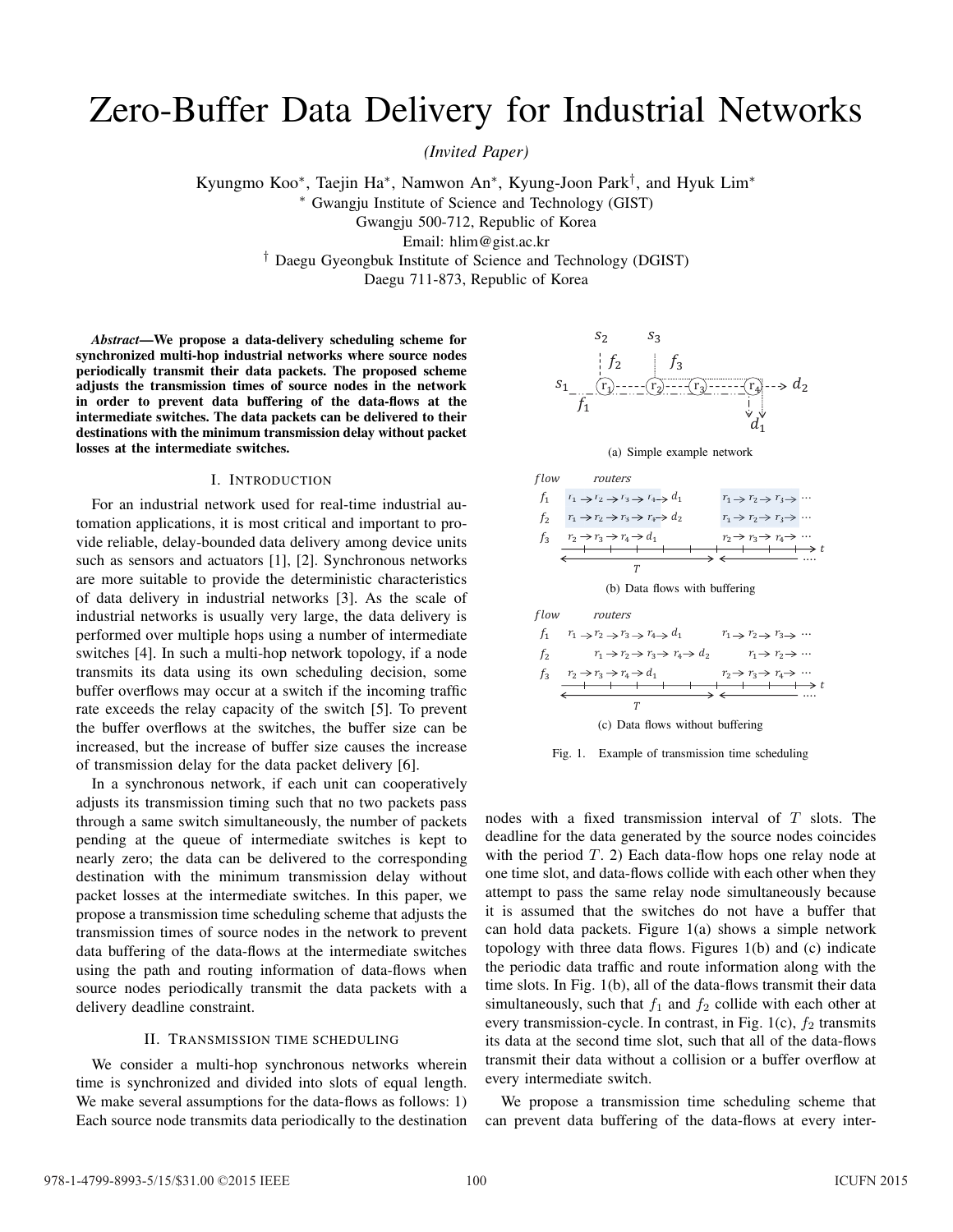#### **Algorithm 1** Proposed scheduling algorithm

|     | 1: Sort the data-flows in the order of long length |
|-----|----------------------------------------------------|
|     | 2: for $u = \max\{L_i\}$ to $\sum_{i=1}^F L_i$ do  |
| 3:  | for $i = 1$ to $(F - 1)$ do                        |
| 4:  | for $j = i + 1$ to F do                            |
| 5:  | <b>if</b> $f_i$ collides with $f_j$ then           |
| 6:  | ret = procedure in Fig. 2                          |
| 7:  | if ret $== 'A'$ then                               |
| 8:  | go to line 3 // collision test for all flows       |
| 9:  | else                                               |
| 10: | go to line 18 // no further candidate              |
| 11: | end if                                             |
| 12: | end if                                             |
| 13: | end for                                            |
| 14: | end for                                            |
| 15: | if no collisions occur among the data-flows then   |
| 16: | return the current schedule                        |
| 17: | end if                                             |
| 18: | set transmission times of all data flows as 1      |
|     | 19: end for                                        |

mediate switch. The path and routing information of dataflows are exploited together with the delivery timing at each transmission-cycle on the synchronous network in order to determine whether any data-flows pass through the same relay node simultaneously. If so, the transmission-time of each dataflow needs to be adjusted such that no two data-flows pass through the same relay node simultaneously.

Let  $F$  and  $u$  denote the number of data flows and the minimum number of time slots required for all source nodes to deliver their data packets successfully at least once in  $u$ time slots, respectively. Note that  $\max\{L_i\} \leq u \leq \sum_{i=1}^{F} L_i$ , where  $L_i$  is the length of the *i*th flow because u cannot be smaller than the longest length of flows. If the transmissions are sequentially scheduled back-to-back, it corresponds to the worst case, resulting in  $u = \sum_{i=1}^{F} L_i$ . If a schedule achieves the smallest u and  $u \leq T$ , it is one of the optimal schedules. Note that the remaining time interval between  $u$  and  $T$  can be used for serving elastic traffic of non-realtime network applications.

The scheduling problem is formulated as follows:

$$
\min_{\mathbf{x} \in \mathcal{F}} \left( \max_{i} (x_i + L_i) \right) \tag{1}
$$

where  $\mathbf{x} = [x_1, x_2, \dots, x_F]$  and F denote the number of data flows and the vector whose elements are the transmission-timeslot indices of the data-flows, and the set of feasible solutions in which there is no collision among flows at any switches, respectively. For a given value of  $u$ , the total number of possible candidate x's is given by  $\prod_{i=1}^{F} (u - L_i + 1)$ , which is too large to be solved by a brute-force algorithm.

Algorithm 1 illustrates the procedures of our greedy scheduling scheme that can expedite the search of optimal x. In a nutshell, starting from  $u = \max\{L_i\}$ , the algorithm generates all possible candidates for a valid schedule with



Fig. 2. Procedure for generating next candidate  $x$  that does not exceed  $u$ 





collision-free data-transmission for the given  $u$ , and if no valid candidate is found,  $u$  is increased by 1. On the lines 3–5, it checks if the two flows  $f_i$  and  $f_j$  collide in the current schedule. If no collision occurs for all  $i$ 's and  $j$ 's, the current schedule is the optimal schedule because the algorithm starts to generate all of the possible candidates from the minimum value of  $u$ . If a collision is detected, it generates a new candidate of x using the procedure in Fig. 2. If the procedure returns 'B', it implies that there is no further possible candidate and u should be increased by 1.

#### III. SIMULATION RESULTS

We evaluated our scheduling scheme using NS-2 simulations. In the simulations, the buffer sizes of all nodes were set as 1. In a random access approach with transmission time scheduling, a flow starts its data delivery at a time slot randomly selected from the range between the 1st and  $(u-l<sub>i</sub>+1)$ th time slots in each cycle. The period of the dataflows is  $0.12$  s, and the time-slot length is  $0.01$  s. Figure  $3(a)$ shows one of the network topologies used in the simulations,